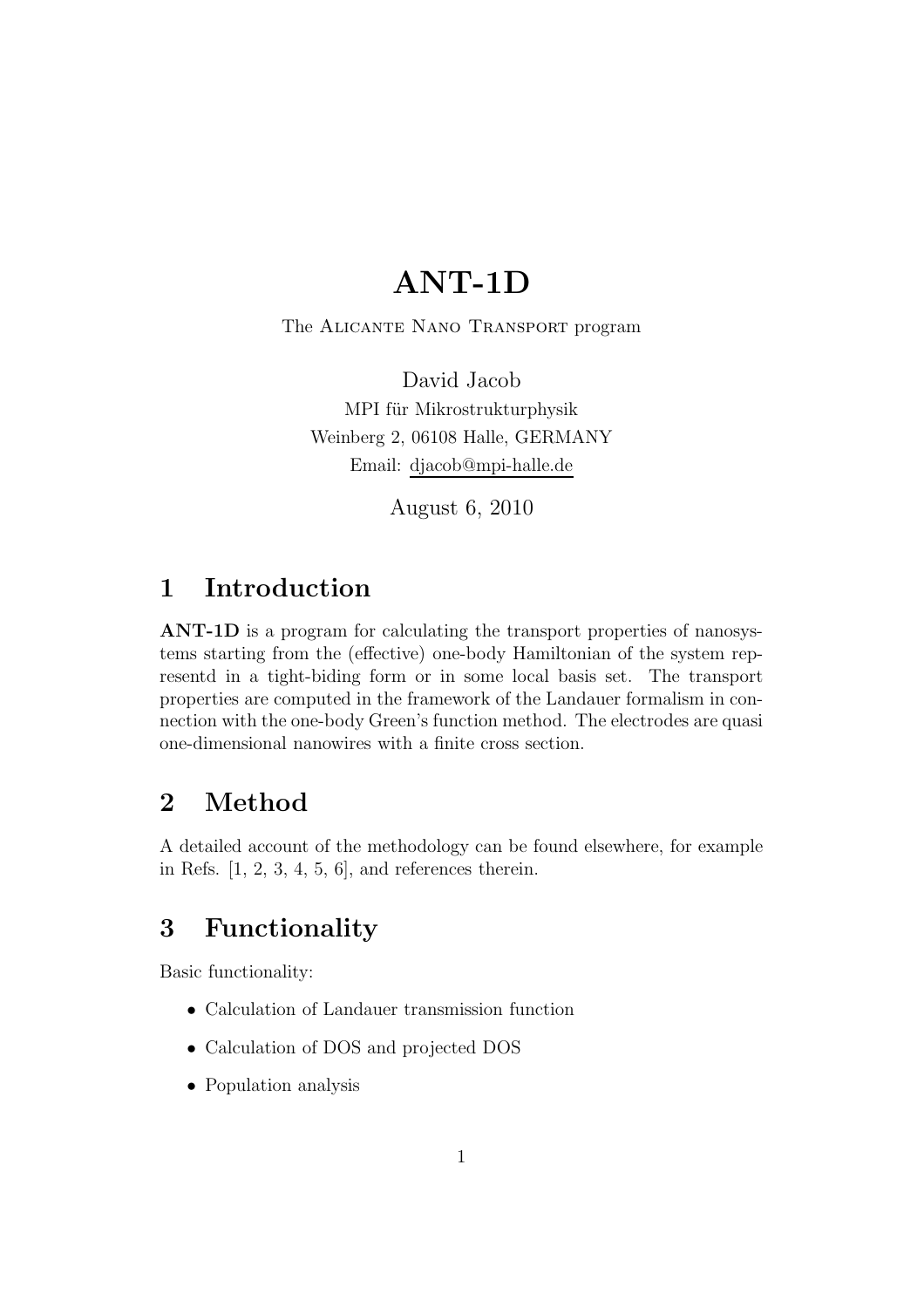- Determination of Charge and Fermi level
- Interface with **CRYSTAL06** *ab initio* electronic structure code

Advanced functionality for treating strong electronic correlations: [5]

- Calculation of hybridization functions to calculate electronic self-energy of strongly interacting electrons with impurity solvers
- Correlated transmission function
- Correlated DOS and PDOS
- Correlated charge and density matrix

## 4 Installation

The program is written in standard FORTRAN90. Compilation should thus be straight forward in principle. So far the program has been tested on Linux PCs (both AMD and INTEL) with the Portland Group Fortran compiler (pgf90) and the INTEL FORTRAN compiler (ifort).

To compile the ANT-1D code, go to the subdirectory src and edit the Makefile: You have to set the variable F90 to the FORTRAN90 compiler you want to use to compile the program. In the variable EXTRALIBS additional libraries that have to be linked to generate the executable, have to be specified together with the path where the compiler can find them. The only external libraries needed are the BLAS/LAPACK libraries. But some compilers (like ifort) need additional libraries to link these libraries. Please see the documentation of your compiler package.

The ANT-1D code has been parallized with MPI. In order to compile with MPI, the -DHAVE\_MPI flag has to be activated in the Makefile. Furthermore the flag F90 has to be set to mpif90. The parallel code has been succesfully tested with **openmpi** and **mpich**.

## 5 Running ANT

ANT-1D takes input from a single input file. The input file must have the extension . ant. When invoking Alitrans the input file (<input>. ant) has to be specified as a command line parameter without the extenison:

ant2010 <input>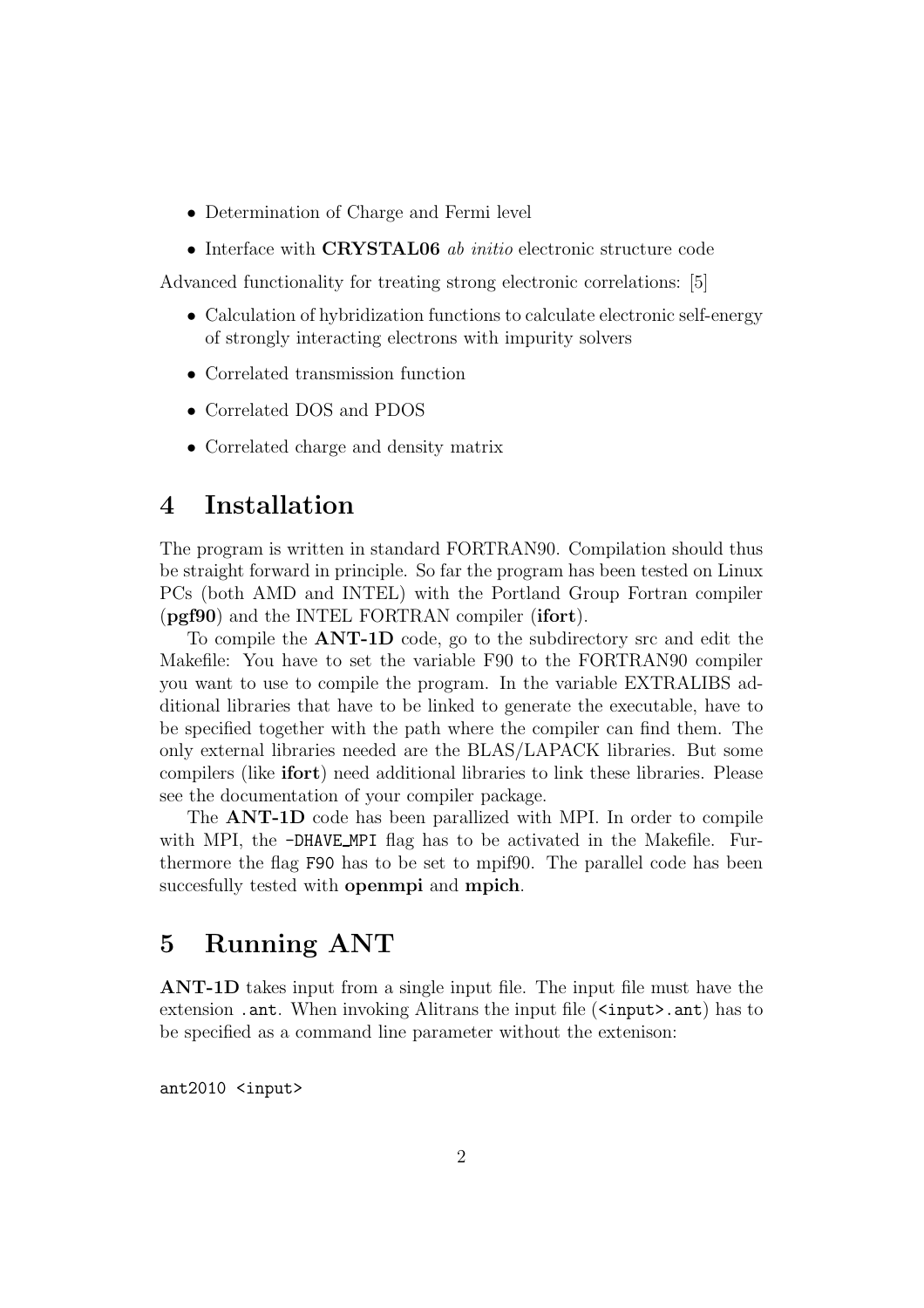or in order to redirect the output to a file.

ant2010 <input> >& <output>

If ANT-1D has been compiled with MPI (see above), then one can run the code in parallel with the following command:

mpirun -np <N> ant2010 <input>

or redirecting the output:

mpirun -np <N> ant2010 <input> >& <output>

where  $\langle N \rangle$  is the number of proecessors to be used.

## 5.1 Input files

Normally, five input files are necessary to run ANT:

- 1. the main input file (extension .ant) contains the definitions of various parameters and specifies the names of the other input files;
- 2. the *device input file* (extension .dev) defines some parameters specific to the device part and most importantly the device Hamiltonian and overlap matrix;
- 3. the device geometry file (extension .xyz) specifies the atomic geometry of the device
- 4. the two electrode input files (extension .elc) define parameters specific to the electrode parts and the electrode Hamiltonian and overlap matrix;

Each file consists of one or several input sections in the FORTRAN90 Namelist format. A namelist specification starts with an ampersand and the name of the Namelist. The namelist specification is ended with "/". Values to the namelist parameters can be assigned by equating the parameter's name to an allowed value. Parameters within the namelist can be specified in any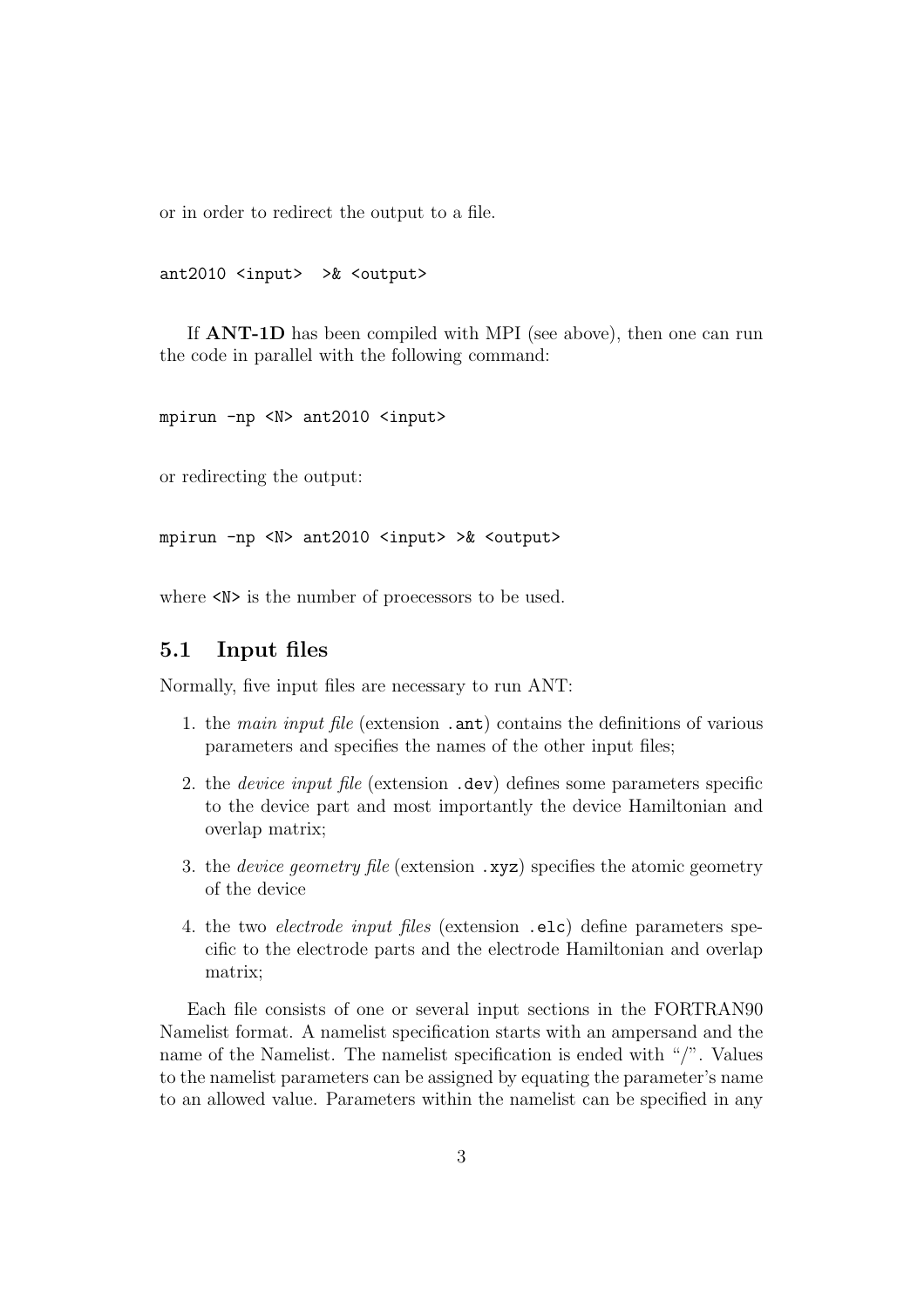order, and even repeatedly. If parameters are specified repeatedly, the parameter holds the value of the last assignment. Specification of any namelist parameter is optional, i.e. the namelist can be empty. The parameters then hold default values. However, the namelist must be specified even if it is empty. The parameter list can be commented by using the usual Fortran90 comments, e.g. the exclamation mark "!". The following example illustrates the specification of some parameters in the general parameters section of the main input file:

| &Parameters                   |  | ! Begin of namelist ''Parameters''             |  |
|-------------------------------|--|------------------------------------------------|--|
|                               |  | Lead1File = lead1.elc ! Input file for lead #1 |  |
|                               |  | Lead2File = lead2.elc ! Input file for lead #2 |  |
|                               |  | DevFile = device.dev ! Input file for device   |  |
| $Transm = .true.$             |  | ! Compute Transmission and DOS                 |  |
| $\text{AtomDOS} = 30, 31$     |  | ! Compute PDOS projected on orbtials           |  |
|                               |  | of atoms #30 and #31                           |  |
| $FindEFD = 2$                 |  | ! Search for device Fermi level using          |  |
|                               |  | Muller method                                  |  |
| $Pop = 1$                     |  | ! Mulliken population analysis                 |  |
| $L1DMaxCyc = 10$              |  | ! Maximum number of cycles in self-consistent  |  |
|                               |  | solution of Dyson equation for calculating     |  |
|                               |  | lead self-energies                             |  |
| $Gamma = 1.0d-3$              |  | ! Broadening on real energy axis for computing |  |
|                               |  | Transmission and DOS                           |  |
| $\texttt{ChangeAcc} = 1.0d-2$ |  | ! Accuracy for computing charge                |  |
| $FermiAcc = 1.0d-2$           |  | ! Accuracy for Fermi level search              |  |
|                               |  | ! End of namelist ''Parameters''               |  |
|                               |  |                                                |  |

Note, that by the FORTRAN90/95 standard the input is *not* case sensitive. For furhter details of the namelist construct, see the FORTRAN90/95 documentation.

Additionally, other important and mandatory parameters like the Hamlitonians and overlap matrices of device and leads are specified outside the namelist constructs in a special format. In the following we explain the input format, and give a complete list of the parameters that can be specified in each of the input files.

## 5.2 Main input file

The main input file can have any name but it must end with the extension .ant. It contains the mandatory Parameters section which specifies various general parameters. Additionaly, a number of AtomData namelists must be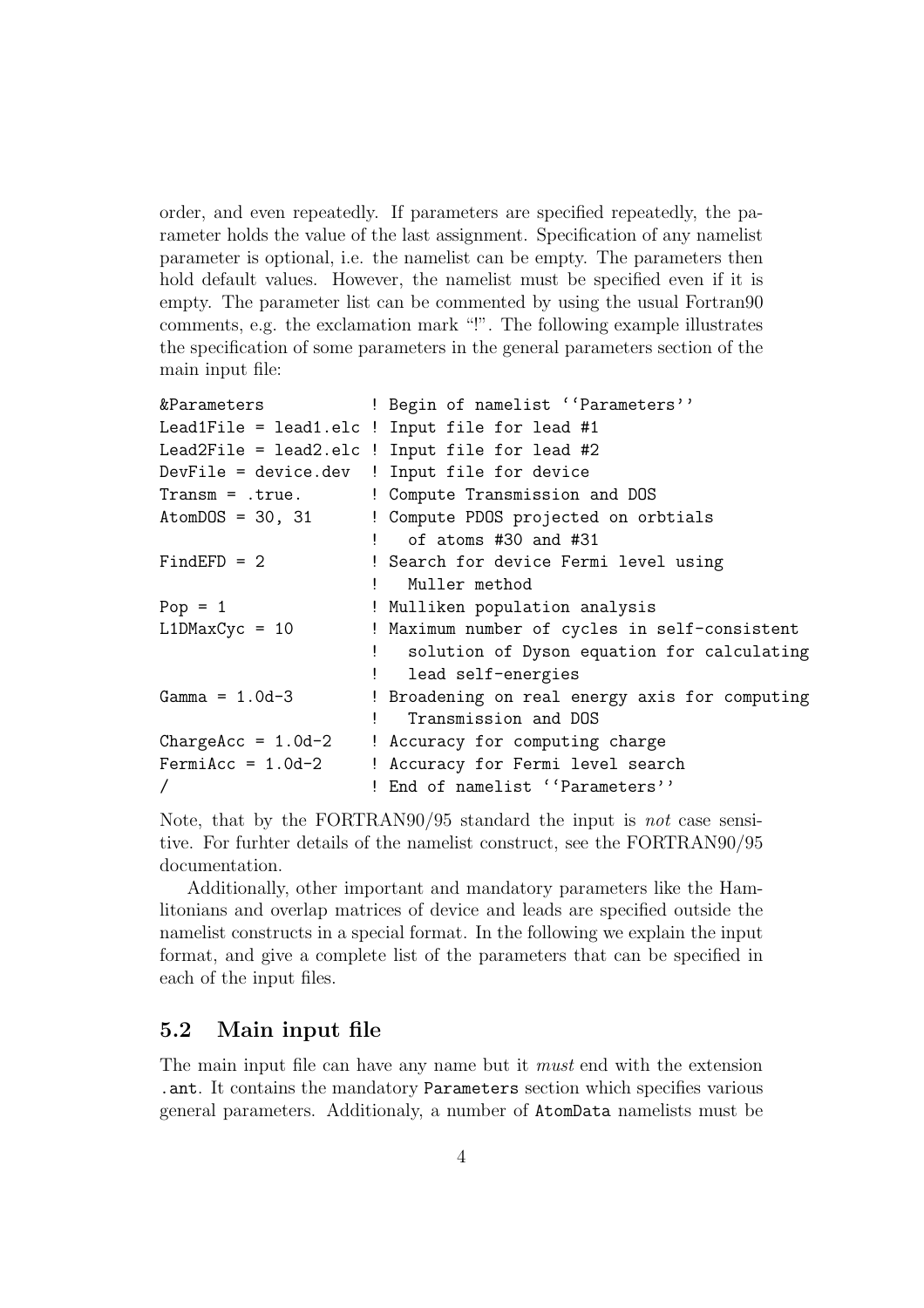specified depending on the value of the variable NAtomData in the Parameters namelist. Below we list the names of the variables that can be altered within the Parameters namelist, together with the default value (in parenthesis), and a short explanation of the variable's function.

#### General parameters

ChargeAcc (Real, default: 1.0E-03): Absolute accuracy when calulating the charge, e.g. the number of electrons (of device or leads) by integrating Greens functions.

FermiAcc (Real, default: 1.0E-03): Absolute accuracy when calculating Fermi level (of device or leads) using FindEFL or FindEFD options.

eta (Real, default: 1.0E-10): Infinitesimal imaginary part added to real energy when calculating the Greens function on the real axis.

Gamma (Real, default: 1.0E-03):

Additioanl imaginary part added to real energy when calulating the electrode self-energies on the real axis in order to achieve a smoother surface DOS of the electrodes.

infty (Real, default: 100):

self energies.

This parameter determines the low energy cutoff  $(=\text{intty})$  for the charge integration.

L1DMaxCyc (Integer, default: 1000): Maximum number of cycles in self-consistent solution of Dyson equation for lead self energies.

L1DConv (Real, default: 1.0E-006): Convergence criterion for self-consistent solution of Dyson equation of lead

L1Dalpha (Real, default: 0.5):

Mixing of self-energies in self-consistent solution of Dyson equation for lead self energies.

NAtomData (Integer, default: 0): Number of atomic data input blocks. See below.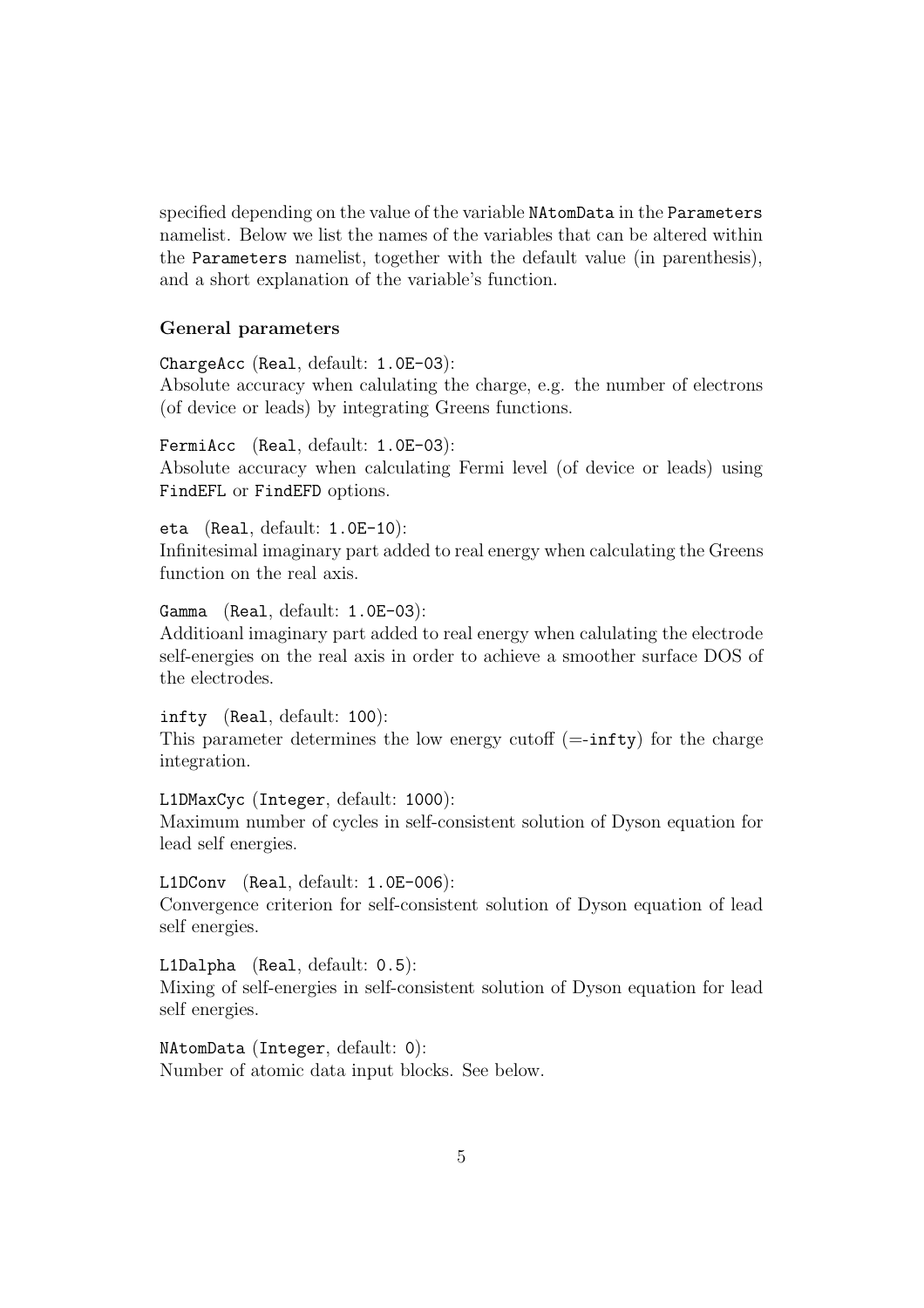#### Functionality parameters

FindEFL (Integer, default: 0): Whether to search for the Fermi levels of the leads.

FindEFD (Integer, default: 0):

Whether to search for the Fermi level of the device. 0: Do not search for Fermi level; 1: Use Bisection method; 2: Use Müller method; 3: Use Secant method.

DeltaEF (Real, default: 0.5):

Defines the initial energy window (EF-DeltaEF, EF+DeltaEF) for Fermi level search. Note that for the Bisection method (FindEFD=1) the energy must lie within these boundaries.

PrintHS (Logical, default: .false.): Print out Hamiltonian and overlap matrices.

ShrDev (Logical, default: .false.): Shrinks central device region by one lead unit cell on each side of the device.

ExtDev (Logical, default: .false.): Extends central device region by one lead unit cell on each side of the device.

E1 (Real, default:  $-5.0$ ): Lower bound of energy window for output of transmission and DOS.

E2 (Real, default: 5.0): Upper bound of energy window for output of transmission and DOS.

NPoints (Integer, default: 1000): Number of energy points for which to calculate transmission and DOS.

Pop (Integer, default: 0):

Whether to perform a population analysis of the device region. The population of each atom in the central device region is printed out. 0: No population analysis; 1: Mulliken population analysis; 2: Löwdin population analysis; 3: Direct population analysis (not taking into account overlap between atomic orbitals).

AtomPop (Integer array, default: 1000\*0): For which atoms to perform a more detailed population analysis resolved in individual atomic orbitals. Assign an integer array of all possible atoms to AtomPop.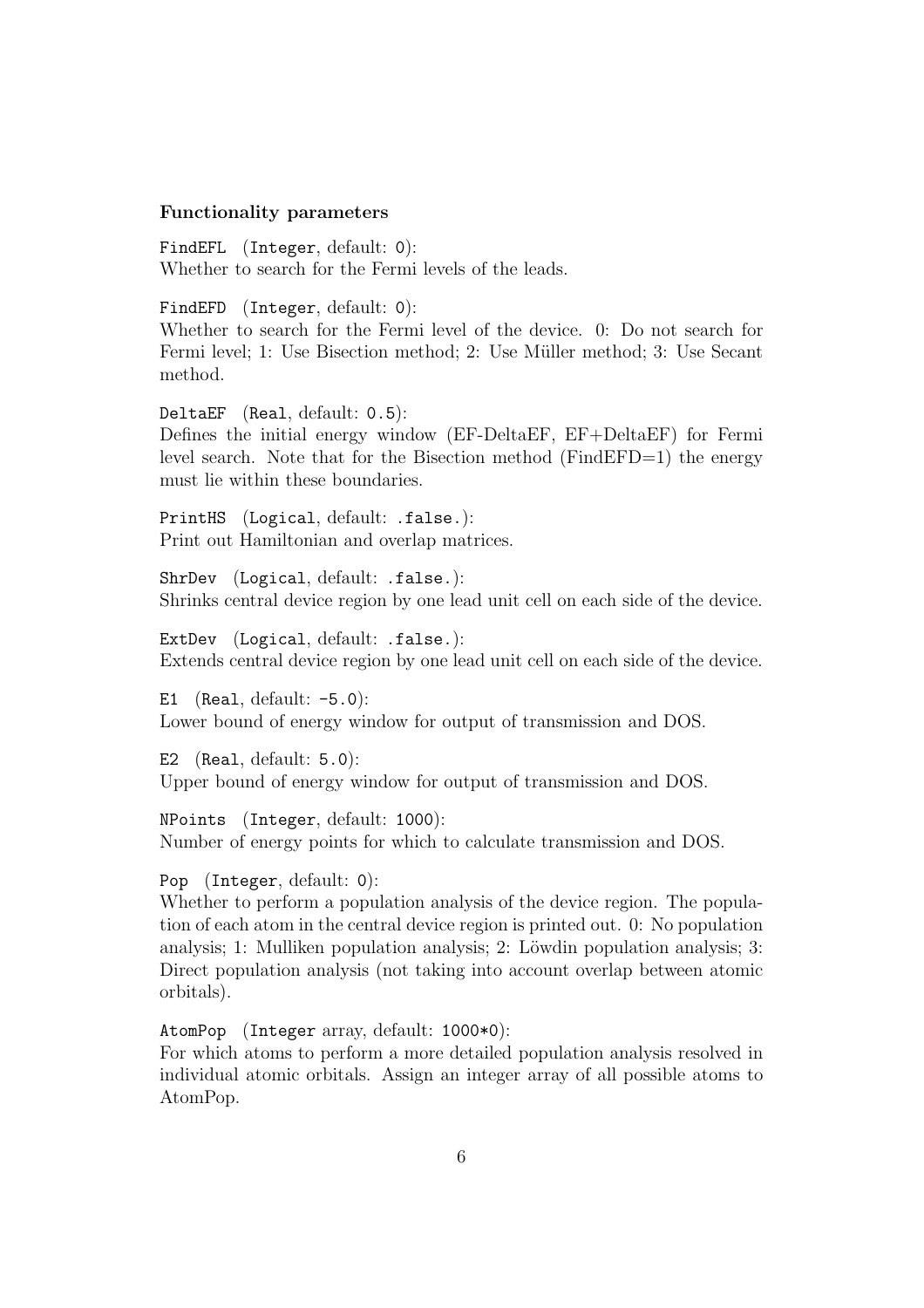Transm (Logical, default: .false.): Whether to calculate the transmission, DOS, and local DOS.

AtomDOS (Integer array, default: 1000\*0): For which atoms to calculate a local DOS, e.g. resolved for individual atomic orbitals.

AODOS (Integer array, default: 1000\*0): Specify individual atomic orbitals for which to calculate local DOS.

NChannels (Integer, default: 0): Print out transmissions of eigen channels.

LeadDOS (Logical, default: .false.): Whether to print out the DOS of the bulk leads.

#### Parameters determining input file names:

DevFile (Character string, default: device.dev): Specify file name of device input file.

Lead1File (Character string, default: lead1.elc): Specify file name of left (1) lead input file.

Lead2File (Character string, default: lead2.elc): Specify file name of right (2) lead input file.

DevXYZ (Character string, default: device.xyz): Specify file name of device geometry input file.

Lead1XYZ (Character string, default: lead1.xyz): Specify file name of geometry input file for lead no. 1.

Lead2XYZ (Character string, default: lead2.xyz): Specify file name of geometry input file for lead no. 2.

### Parameters for Electron Correlations:

NCorrBl (Integer, default: 0): Specifies the number of correlated blocks in the device region. Each correlated block can consist of several consequitve orbitals.

CorrBl Array(1:100) of type TCorrBlock: Each array element specifies the parameters for each of the correlated blocks in the device region.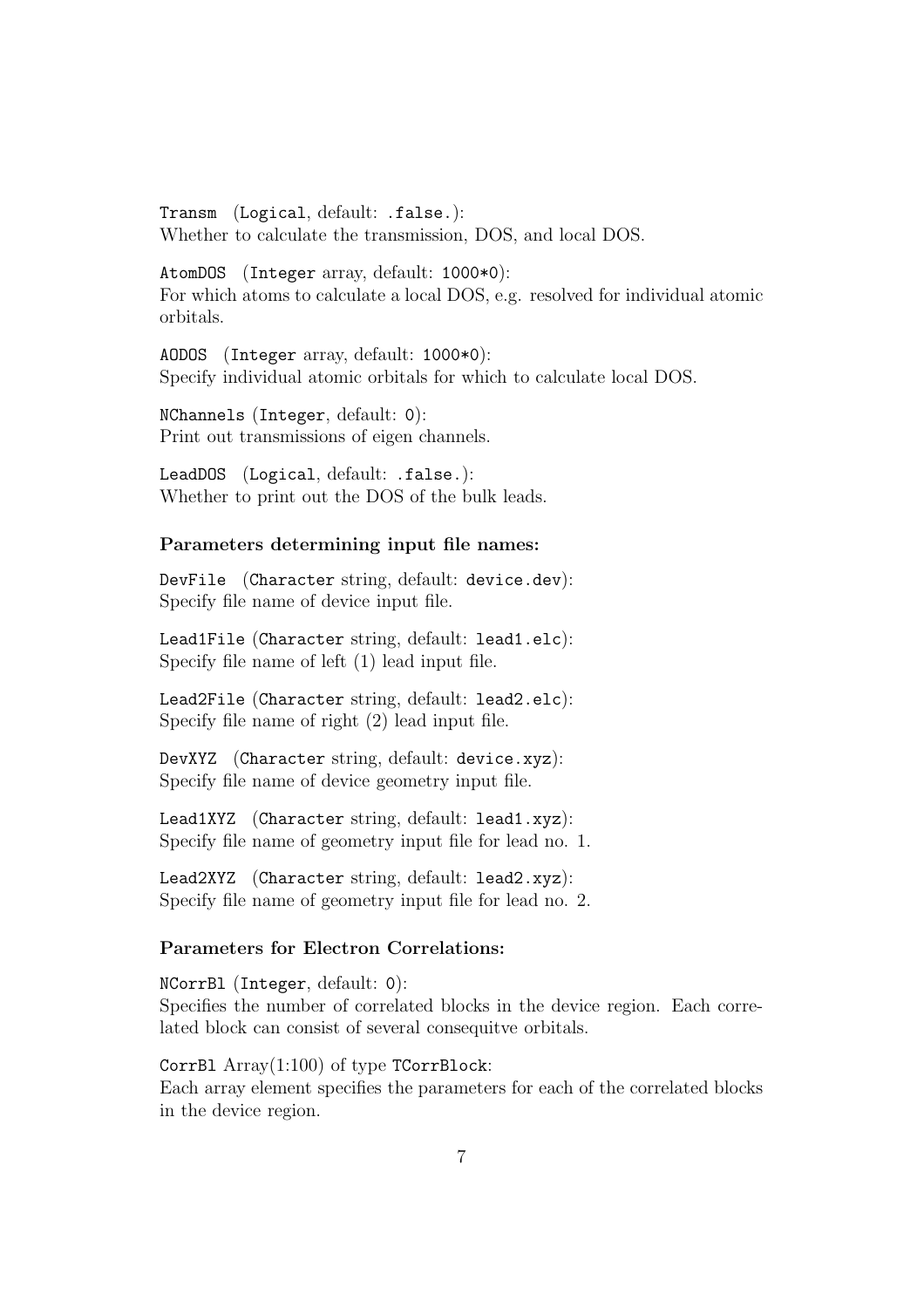TCorrBlock elements:

%beg (Integer, default: 0): Number of 1st orbital of correlated block

%end (Integer, default: 0): Number of last orbital of correlated block

 $\%$ U (Real, default: 0.0): On-site Coulomb repulsion (only used for double-counting correction)

 $\sqrt[6]{J}$  (Real, default: 0.0): Hund's rule coupling (only used for double-counting correction)

%nu (Real, default: 0.0): Total occupation of spin-up orbitals in correlated block (only used for doublecounting correction)

%nd (Real, default: 0.0): Total occupation of spin-down orbitals in correlated block (only used for double-counting correction)

Correlated (Logical, default: .false.):

If activated all calculations are performed taking into account electronic correlations described by a dynamic self-energy for all correlated orbitals. For each correlated block (see. CorrBl above) the self-energies are read from a single file sig.inp.<ibr/>block> where  $\langle$ iblock> is the number (=1 -<NCorrBl>) of the corresponding correlated block. For each orbital within the correlated block, two columns corresponding to the real and the imaginary part of the self-energy have to be specified.

HybFunc (Logical, default: .false.):

This option allows to calculate the hybridization function for each of the correlated blocks defined by the parameters NCorrBl and CorrBl. The hybridization function is one of the important quantities that define the Anderson impurity problem, and hence is a necessary input for the impurity solver. If the option Correlated has been activated the energy mesh on which to calculate the hybridization function is defined by the energy mesh of the self-energy input files sig.inp.<iblock>. Otherwise the mesh has to be defined in an additional file mesh.dat.

DiagCorrBl (Logical, default: .false.):

If this option is activated the single-particle Hamiltonian of the correlated block is diagonalized (and previously orthogonalized). This is useful when the strongly interacting electrons are described by more than one set of orbtials.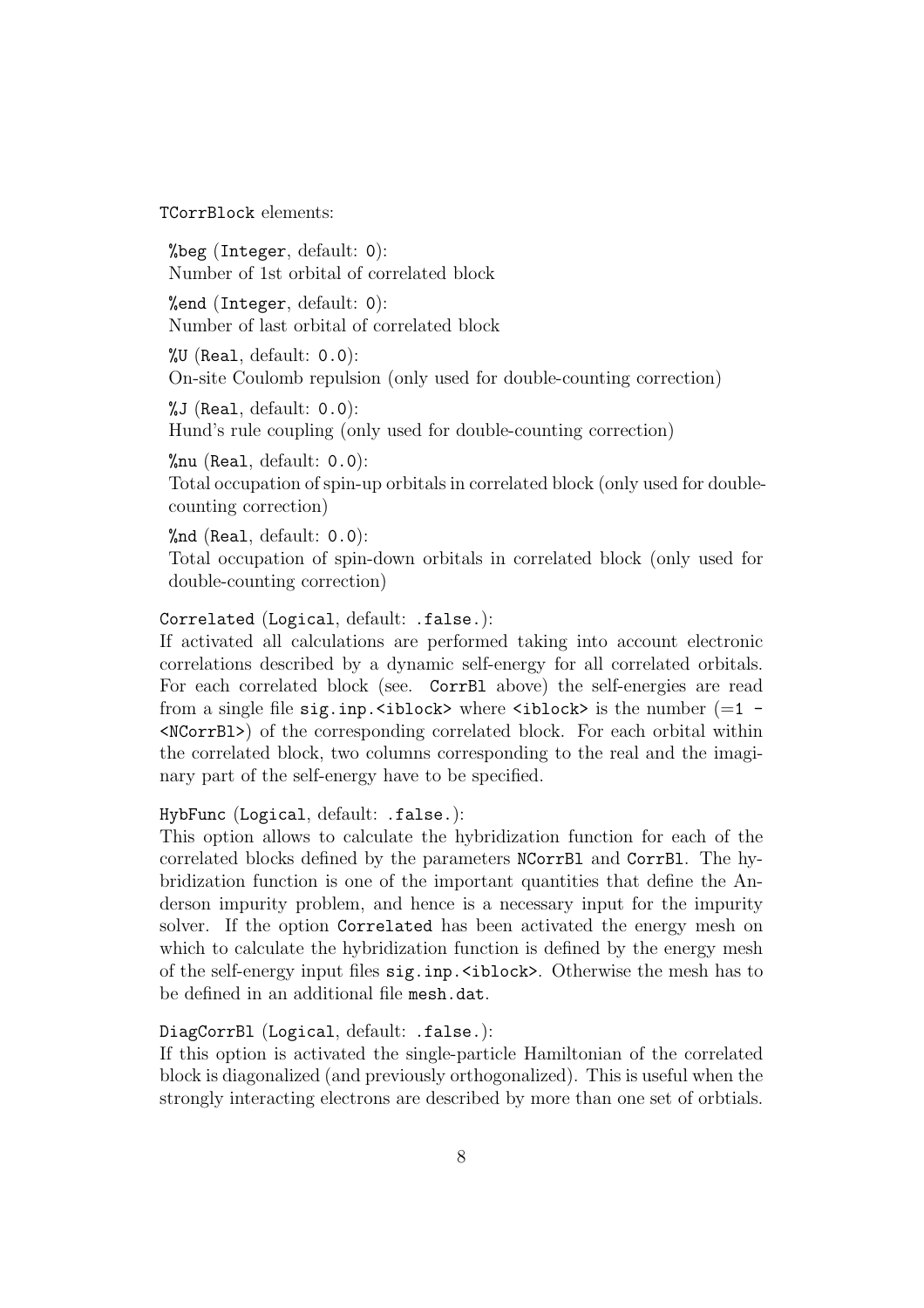For example in a certain basis set, the strongly interacting 3d-electrons could be described within the ab initio calculation by more than one set of dorbitals. The diagonalization then effectively contracts the  $d$ -shells into a single low-energy d-shell which si then correlated.

SymmCorrBl (Logical, default: .false.):

This option averages the on-site energies of the orbitals within a correlated block. This can be useful if the *ab initio* calculatuion has broken the symmetry of the correlated states too strongly.

#### AtomData input blocks

Additionaly, atomic data input blocks must be specified when NAtomData > 0. The atomic data input blocks contain information about the atomic types (identified by their atomic number) used in the calculations. There must be as many atomic data input blocks as specified by the parameter NAtomData in the Parameters namelist. The individual atomic data blocks are again Fortran90 namelist format, and the namelist name is AtomData. If no atomic data is specified (**) some of the above options** of Parameters namelist which require atomic information (e.g. AtomPop, AtomDOS cannot be used.

At the moment there are only two variables that can be modified in each atom data block:

AN (Integer, default 0): Atomic number of atom type.

AtShells (Character array):

Array of characters specifying atomic shells of atom: s,p,d,f.

Example of main input file:

```
&Parameters
Lead1File = lead1.elc
Lead2File = lead2.elc
DevFile = device.dev
FindEFD = 0DeltaEF = 0.1Pop = 1AtomPop = 30, 31Transm = .true.
AtomDOS = 30, 31Shrdev = .true.
```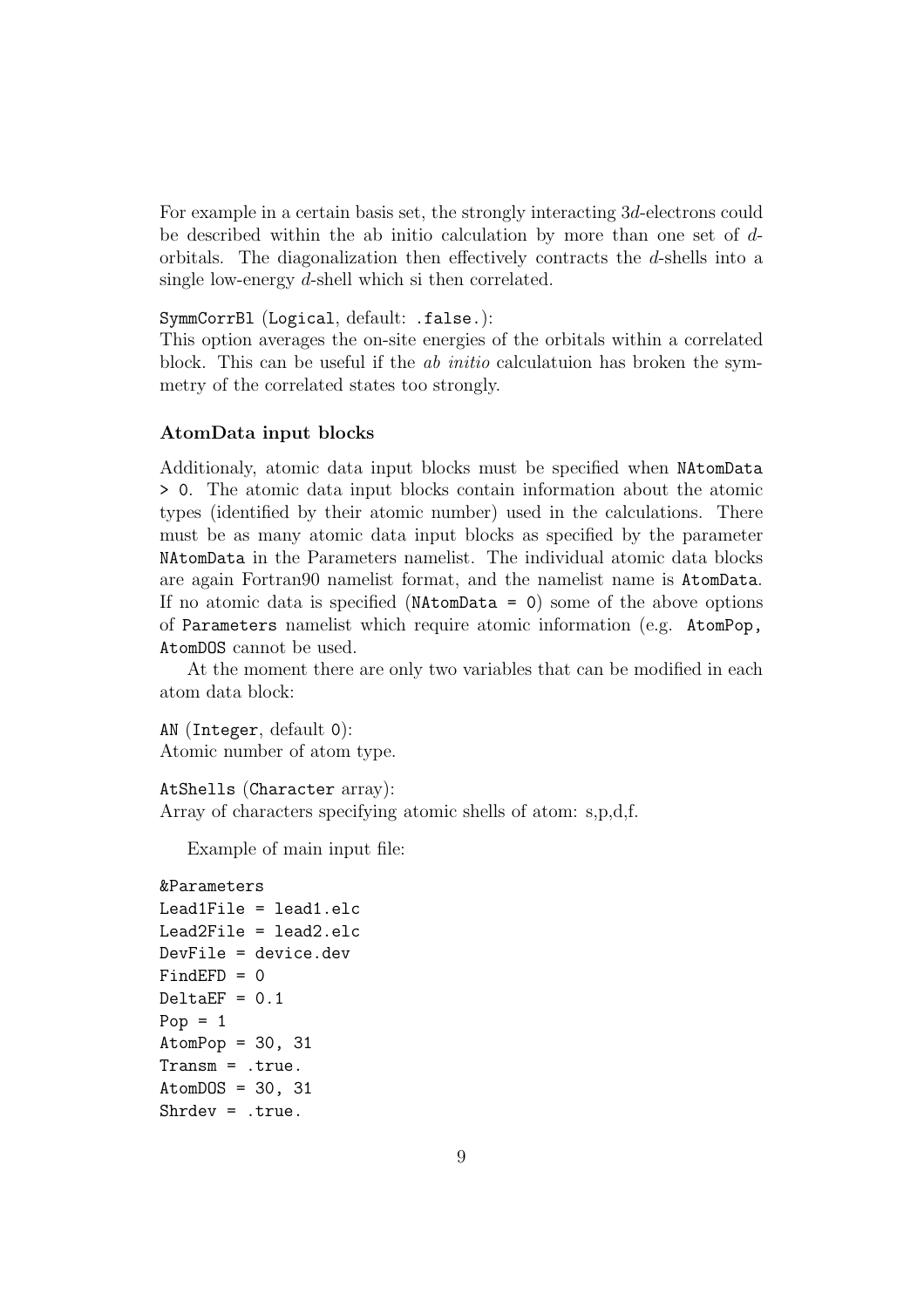```
L1DMaxCyc = 10Gamma = 1.0d - 3ChangeAcc = 0.001FermiAcc = 0.001NAtomData = 2
/
&AtomData
AN = 227AtShells = s p d
/
&AtomData
AN = 229AtShells = s p d
/
```
## 5.3 Device input file

The device input file should have the extension .dev, It contains the definition of the device Hamiltonian and overlap matrices, and the specification of some parameters. The device parameters are specified in the namelist DevParam at the beginning of the device input file:

```
&DevParams
```

```
NDSpin = <integer> ! spin-degenerate (=1,default) or spin-polarized (=2)
NDAO = <integer> ! Number of atomic orbitals in device region
NDEl = <integer> ! Number of electrons in device region
EFermi = \langle \text{real} \rangle ! Fermi level (default = 0.0)
sparse = <logical> ! whether to read Hamiltonian and overlap matrices
                    ! as sparse matrices (=.true.), or not (=.false.,default)
/
```
Subsequently, the Hamiltonian matrix and the overlap matrix of the device region are specified. In the case of a spin-polarized calculation (NDSpin=2) a Hamiltonian matrix for each spin has to be specified. For non-sparse mode (sparse=.false.), the whole matrix has to be specified line by line. For the case of 3 orbitals and spin-degenerate calculation we would have for example:

```
! Hamiltonian
0.0 - 1.0 0.0-1.0 0.0 -1.0
```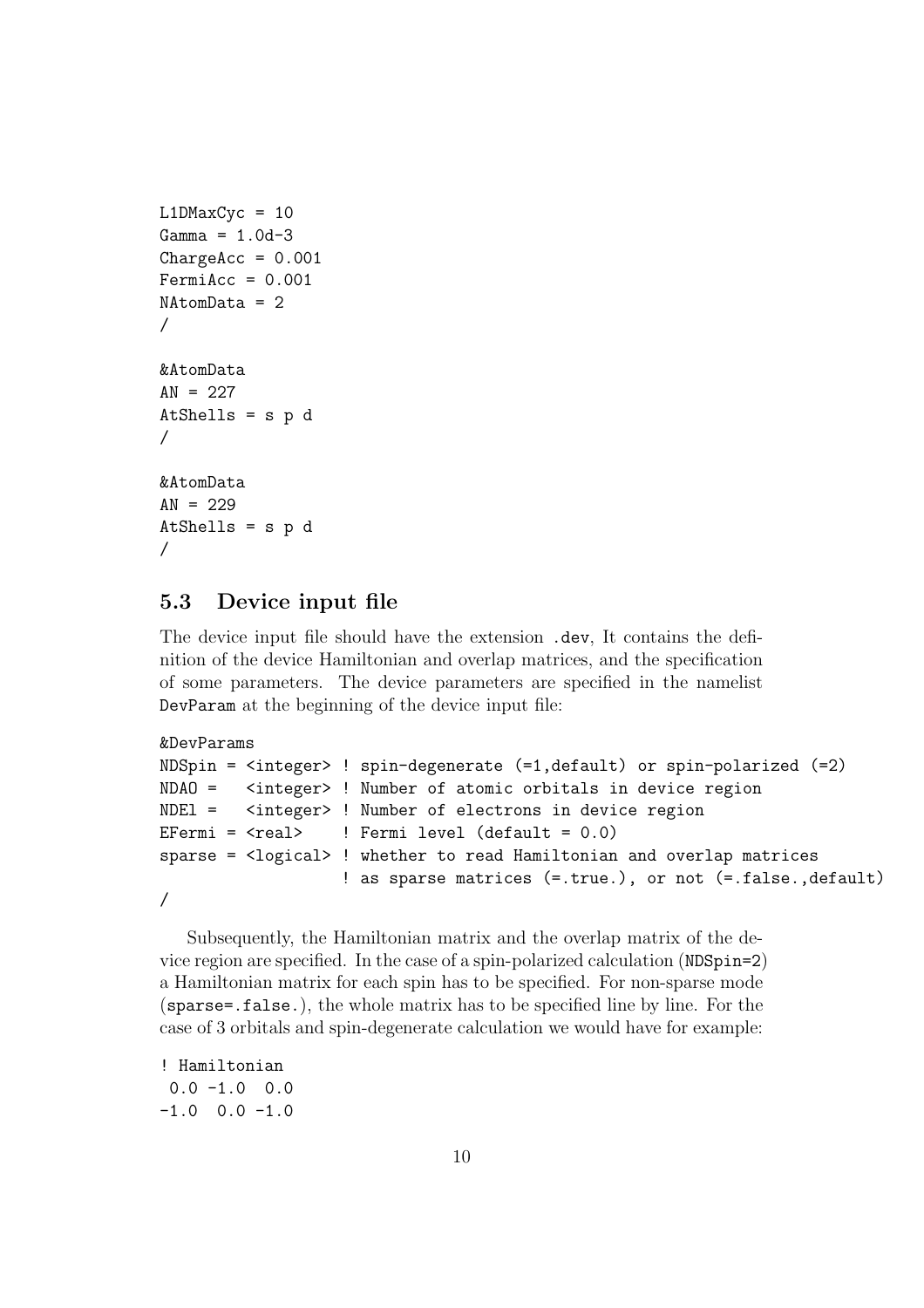|           | 0.0 -1.0     | 0.0 |
|-----------|--------------|-----|
| ! Overlap |              |     |
|           | $1.0 \t 0.1$ | 0.0 |
| 0.1       | 1.0          | 0.1 |
| 0.0       | 0.1          | 1.0 |

Note that lines starting with an exclamation mark are comment lines and are ignored. In the case of an orthogonal basis set (i.e. the overlap matrix is the matrix identity), one does not have to specify the overlap matrix if the keyword OrthogonalBS in the general Parameters namelist is set .true.

For sparse-matrix mode (sparse=.true.) only the non-zero matrix elements have to be specified. The non-zero matrix elements are specified by the matrix indices  $i, j$  and the corrsponding matrix elements  $A_{ij}$ . The end of the sparse matrix input is marked by the key 0 0 0.0. The above example in sparse-matrix mode would look like:

! Hamiltonian

 $1 \t2 \t -1.0$  $2 \t1 \t -1.0$  $2 \times 3 -1.0$  $3 \t2 \t -1.0$ 0 0 0.0 ! Overlap  $1 \t1 \t1.0$ 2 2 1.0 3 3 1.0 1 2 0.1 2 1 0.1 2 3 0.1 3 2 0.1 0 0 0.0

### 5.4 Electrode input file

The electrode input file(s) (extension  $.$ elc) are very similar to the device input file described in the previous section. At the beginning of the input files one has to specify certain parameters inside the LeadParams Namelist:

&LeadParams

```
NSpin = <i>intercept</i> ! 1 = spin-degenerate, 2 = spin-polarized
```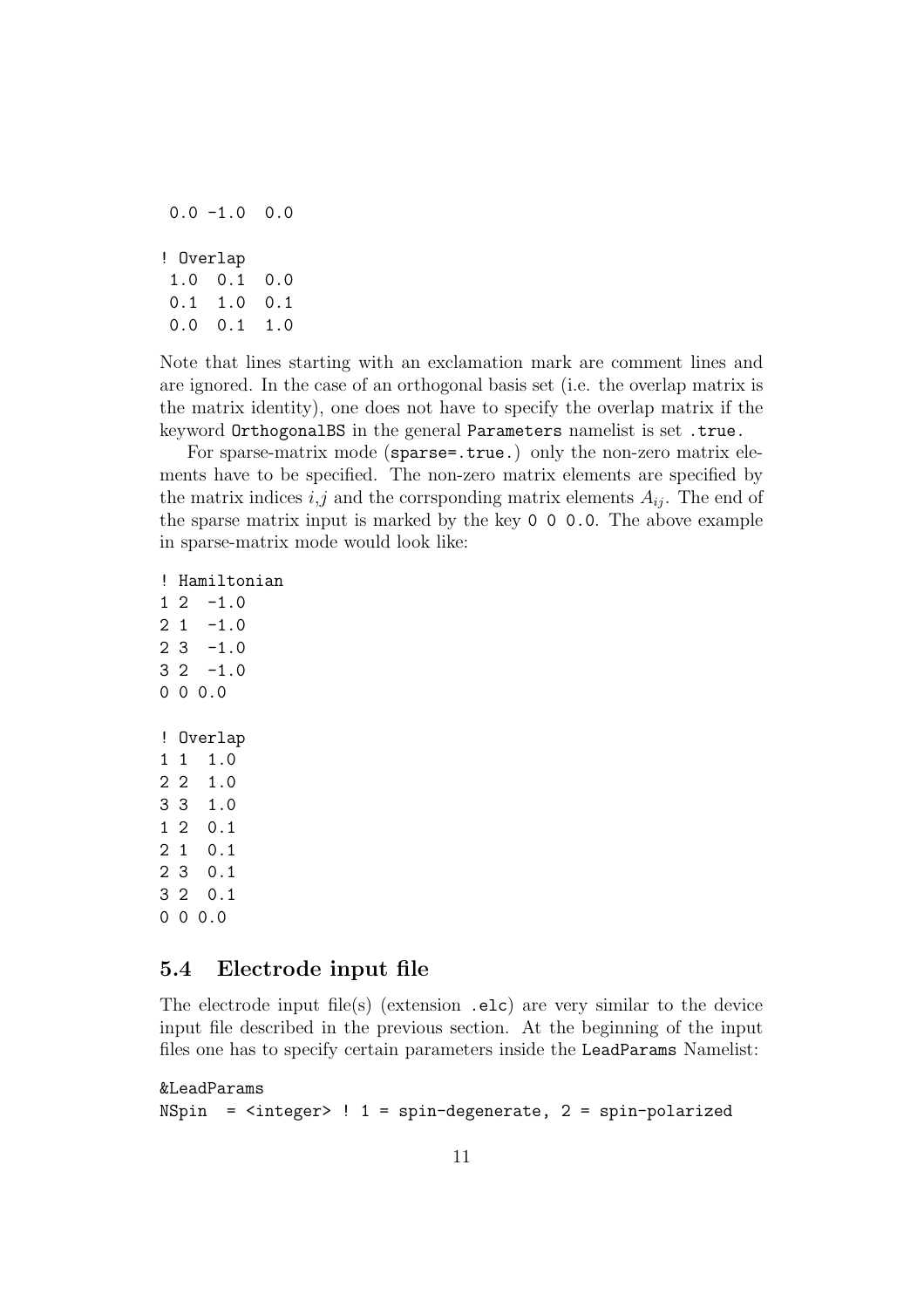```
NPC = <integer> ! Order of neighbour hoppings between
                   ! primitive cells to be taken into account
NPCAO = <integer> ! Number of atomic orbitals in primitive cell
NPCEL = <integer> ! Number of electrons in primotive cell
EFermi = <real> ! Fermi level of electrodes
sparse = <logical> ! whether to read Hamiltonian and overlap
                   ! matrices as sparse
```
/

Next, the Hamiltonian and overlap matrices within the primitive cells and between primitive cells have to be specified. The variable NPC specified in the above LeadParams Namelist gives the number of inter-cell hoppings and overlaps to be taken into account, i.e. for NPC=1 only nearest neighbour hoppings and overlaps are taken into account, for NPC=2 also next-nearest neighbour hoppings and overlaps are taken into account. Note that each primitive cell in the electrodes can contain more than one atom.

As in the Device input file, first the Hamiltonians have to be specified, then the overlap matrices. In the case of an orthogonal basis set (i.e. the overlap matrix is the matrix identity), one does not have to specify the overlap matrix if the keyword OrthogonalBS in the general Parameters namelist is set .true.

For the case of 1 orbital in the primitive cell, nearest-neighbour hopping (NPC=1) and a spin-degenerate calculation we would have for example:

```
! v0 (intra-cell Hamiltonian)
0.0
! v1 (nearest neighbour interaction)
-1.0! s0 (intra-cell Overlap)
 1.0
! s1 (nearest neighbour Overlap)
0.1
```
If the sparse switch has been set, each matrix has to be specified in the sparse matrix format as explained in the section above for device input.

## 5.5 Device and electrode geometry files

In the Device and Electrodes geometry files the atomic geometries of the device region and the electrode primitive cells can be specified. The format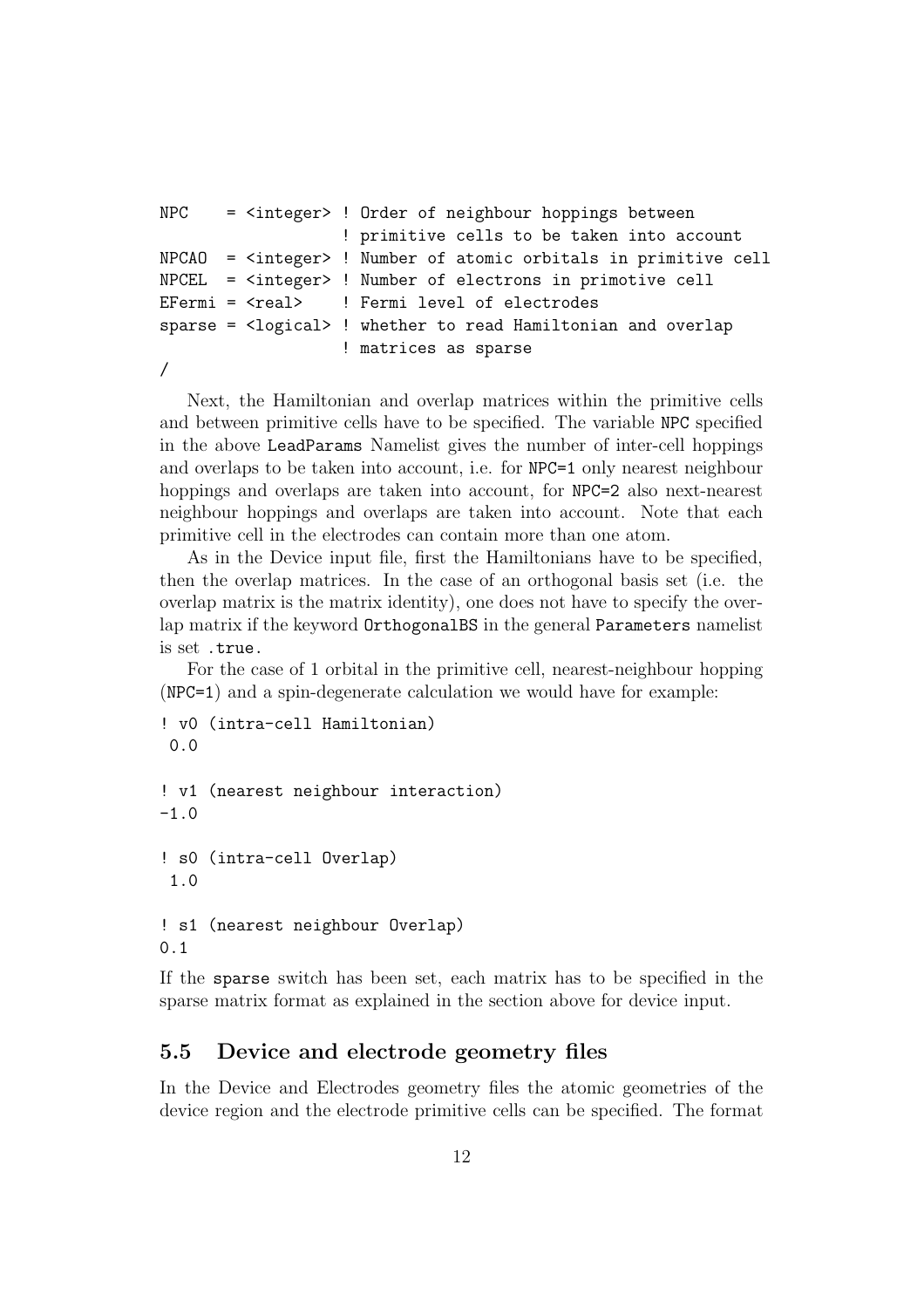is the usual xyz-file format:

<NAtoms>

```
<AN1> <x1> <y1> <z1>
<AN2> <x2> <y2> <z2>
 : : : :
 : : : :
<ANN> <xN> <yN> <zN>
```
<AN1>, <AN2>... <ANN> refer to the atomic numbers of the 1st, 2nd, and n-th atom.  $\langle x1 \rangle$   $\langle y1 \rangle$   $\langle z1 \rangle$  are the coordinates of the 1st atom, and so on. The atomic number there must be a corresponding AtomData Namelist in the main input data file.

Note that the geometry does not have to be specified. In that case on can simply set <NAtoms> to zero in the geometry file. However, in that case it is not possible to use some of the options of the Parameters Namelist in the main input file requiring informations about the atoms, as for example AtomDOS, AtomPop etc.

### 5.6 Output files

General information during the processing of the input files and the calculation is written to the standard output and can be redirected to a file via the > operator. On the other hand data is written to special output files.

#### Transmission data file

The transmission data file <file>.transm.dat contains the calculated transmission function as a function of energy if a calculation of the transmission has been requested in the main input file. The first column contains the energy  $E$  while the second column contains the corresponding transmission function  $T(E)$ . In the case of a spin-polarized calculation (NDSpin=2), the second column contains the transmission for the spin-up channel  $T<sub>1</sub>(E)$  and the third column contains the transmission for the spin-down channel  $T_1(E)$ . Note that the transmission is always understood as a transmission per spinchannel. Hence in the case of a not spin-polarized calculation (NDSpin=1) the total transmission is given by  $2 \times T(E)$ , and accordingly the conductance is  $\frac{2e^2}{h} \times T(E)$ . In the spin-polarized case on the other hand, the total conductance is  $\frac{e}{h} \times (T_1(E) + T_1(E))$ . If eigenchannel are to be calculated (keyword NChannels) the following columns contain the individual eigenchannel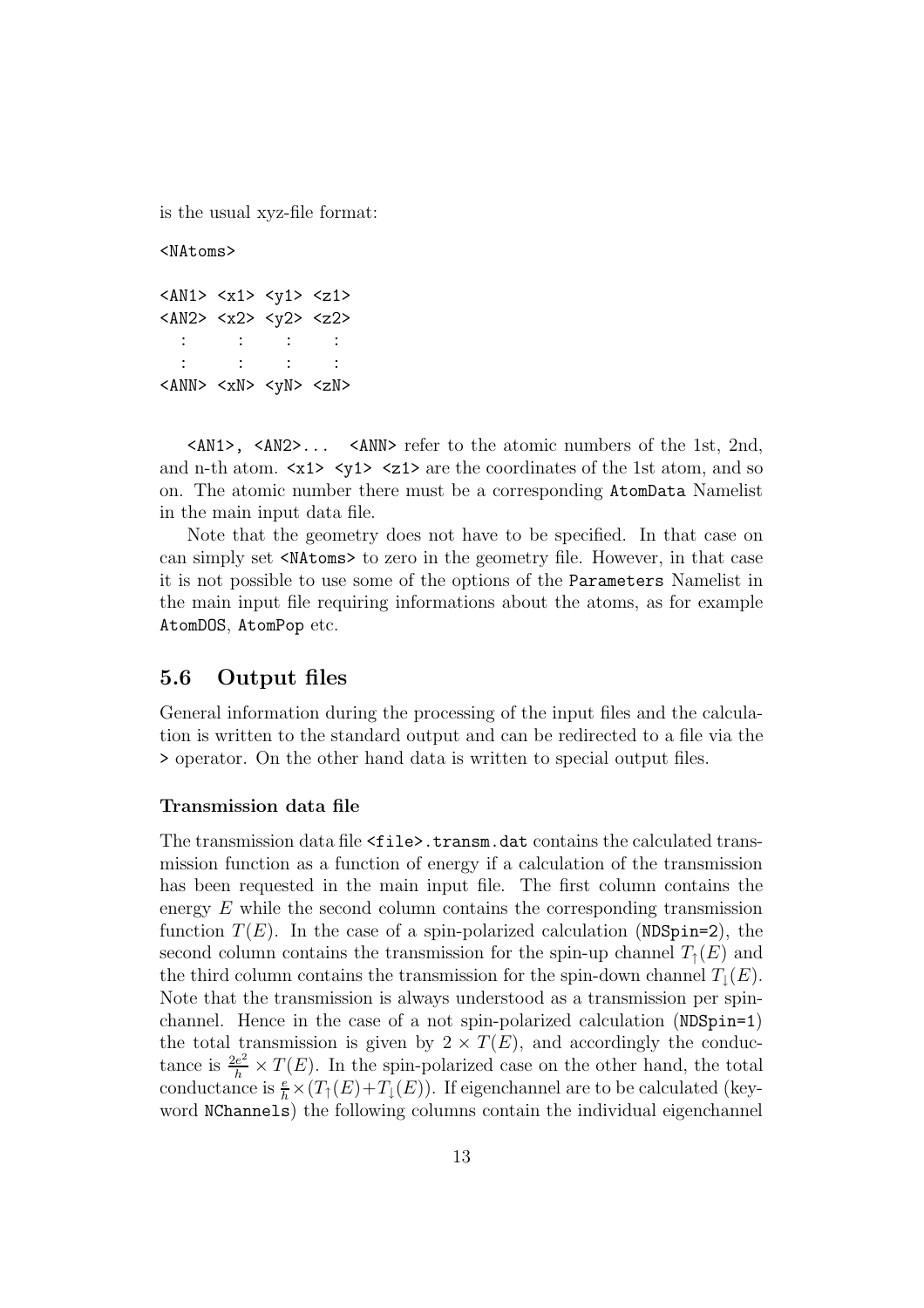transmissions in descending order. For spin-polarized case, first all spin-up eigenchannels, then all spin-down eigenchannels are printed out.

### DOS data file

This file (<file>.dos.dat) is always written when a transmission calculation is requested. It contains the total density of states (DOS) of the device region and (if requested) the projected DOS for all the atomic orbitals of the atoms specified by the AtomDOS array. The format is similar to the transmission data file: The first column contains the energy  $E$ , and the second column contains the corresponding total DOS of the device region  $\rho_D(E)$ . For a spin-polarized calculation, the spin-resolved total DOS of the device region is written into the second (spin-up) and third (spin-down) column. The following columns contain the projected DOS of each atomic orbital as specified by the AtomDOS array. The order is the following: First, all the atomic orbitals of the first atom specified by the AtomDOS array are printed out, then all the atomic orbitals of the second atom and so forth. For the spin-polarized case, first all projected DOS for spin-up, and then all projected DOS for spin-down are printed.

### 5.7 Interface to CRYSTAL: cry2ant

With the cry2ant interface one can generate  $\bf ANT-1D$  input from the output of a converged CRYSTAL06 electronic structure calculatuion of a 1Dsystem (keyword POLYMER in CRYSTAL). In order to do so CRYSTAL must have written the Kohn-Sham Hamiltonian and overlap matrices to the CRYS-TAL output file (<file>.out). This is achieved by putting the directive PRINT at the end of the basis set input section in the CRYSTAL input file (<file>.d12) and specifying the following lines in the CRYSTAL properties input file (<file>.d3):

BASISSET 2 60 <n> 64 <n> END

where the  $\langle n \rangle$  stands for an integer number. It specifies the number of nearest neighbour interactions to write to the output file: For  $n = 1$  only the intra unit-cell Hamiltonian is written to the output. this is enough when only device input is generated from the output. If input for the leads is to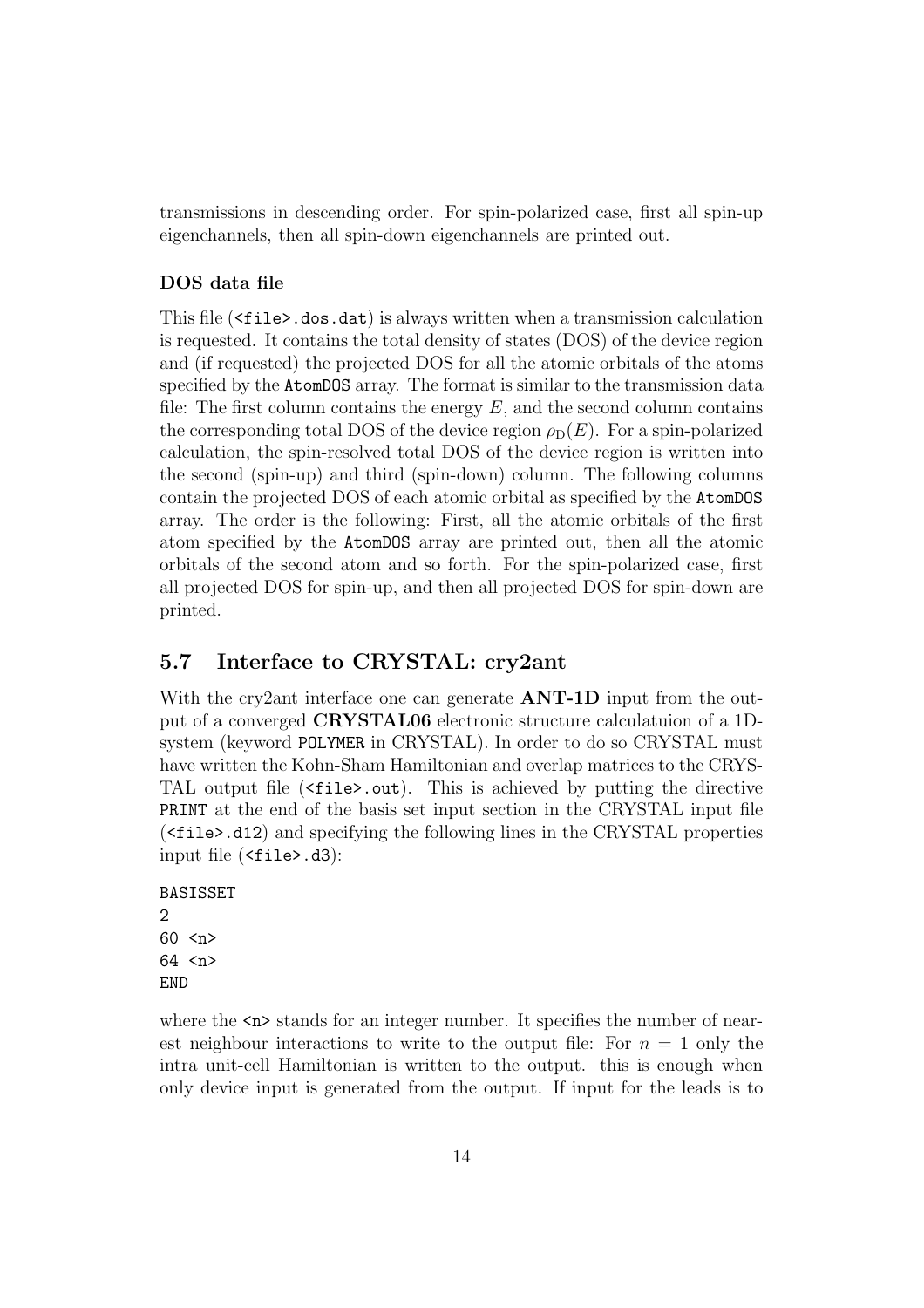be generated, one has to output at least the interactions with the two neighbouring cells, i.e.  $n = 3$ . For output of next-nearest neighbour interactions take  $n = 5$ , and so on (i.e. *n* alwasy has to be uneven).

Once you have the CRYSTAL06 output files with the Kohn-Sham Hamiltonian and overlap matrices, you have to run the interface program cry2ant in the shell. The command line is:

#### cry2ali <CRYSTAL output> [options]

The first (mandatory) input parameter is the the CRYSTAL output file. By default (i.e. without further specifications of options) it will generate lead input files taking as many inter-cell hoppings as found in the CRYSTAL output.

The following options can be specified to control the generation of ANT-1D input files:

#### 1. -r : Reorder Atoms

This options reorders the atoms within the unit-cell according to their coordinates. The use of this option is almost always necessary in order to connect the device region correctly with the leads when running the ANT-1D program.

#### 2. -z : Rotate to z-axis

The crystal code aligns one-dimensional systems with the x-axis. However, it is often more convenient to align the transport direction with the z-direction. This option rotates the coordinate system so that the transport direction is along the z-axis.

#### 3. -d : Generate device input

This option must be used if device input files are to be generated.

- 4. -npc <N> : Take up to N-th nearest neighbour hoppings Only active for generation of lead input files. This option restricts the number of nearest neighbour hoppings to N.
- 5. -cut <N1> <N2> : Cut out device from CRYSTAL unit cell Only acitve for generation of device input file. This option allows to cut out a smaller region from the CRYSTAL unit cell. N1 and N2 are positive integers specifying the first atom and the last atom of the unit cell that are taken as the device region.